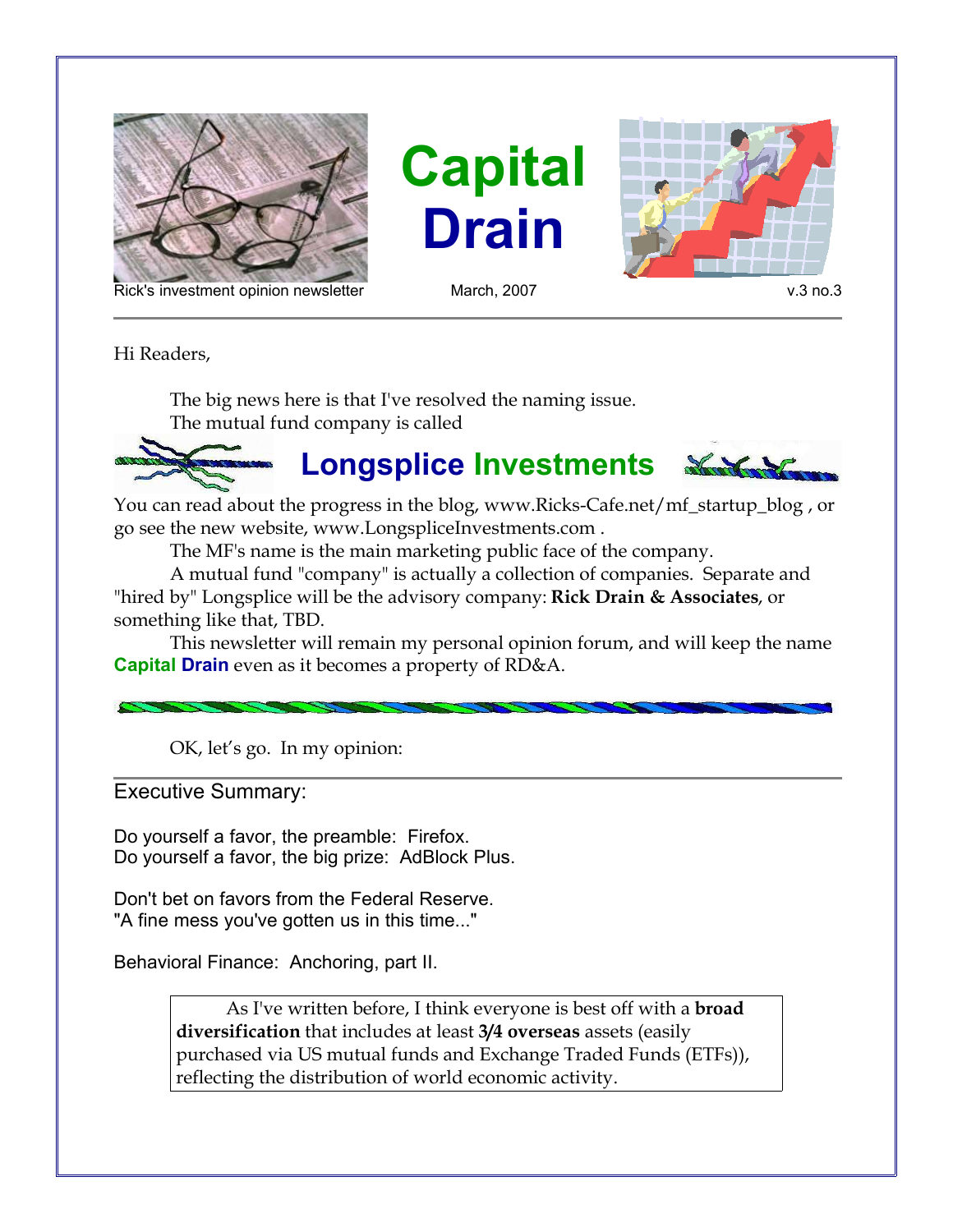This is a good time for investors to be conservative, to be in the best of securities: stick to value, to safety, to short maturities (for debt), and call me to chat if you're concerned about anything you're holding.

Above all, avoid the investments that are at all-time extreme valuations: junk bonds, developing-country bonds, and headlinegrabbing stocks with high P/E ratios.

## The Details:

I tend to be pretty conservative, reactionary even, about adopting new software. If the old program does what I want, I'll keep it, and I'm not much interested in the new-improved-totally-hip-latest-thing. Eventually, though, a new product can be good enough to get me to upgrade/switch.

 The latest such experience was with the 'alternative' web browser Mozilla Firefox. Compared to Windows Internet Explorer (IE), it is faster, simpler, more secure, less buggy, and even IMHO prettier. And it's free.

You can download a copy at http://www.mozilla.com/en-US/ . When you install it, you can keep all your accumulated bookmarks by saying 'yes' to one of the prompts.

Just having a totally superior browser is nice, but the reason I suggest making the switch is even bigger: there's a great program that lets you ELIMINATE ADS from your browsing. It's like going to heaven. It works wonderfully. It's free. But it doesn't run on IE.

Assuming you've switched to Firefox, you can download Adblock Plus at http://adblockplus.org/en/installation . It couldn't be simpler, and it is such a relief to not see those dumb ads anymore. I highly recommend that you do yourself a favor and upgrade.

If only the current investment environment were so simple.

Don't bet on favors from the Federal Reserve. Many commentators are saying that the Fed is going to cut short-term rates soon because of this or that thing going wrong in the economy. Wishful thinking. The Fed is saying no such thing. They're focused on inflation, which is still much higher than they want it to be.

The commentators' reasoning is that lower rates will lower the mortgage rate, rescuing the housing boom, and increase investment and consumption, rescuing the whole economy. Point by point:

- The Fed's main concern is the stability of the currency. That's their job. They're also supposed to balance that with encouraging an economy without excessive unemployment. Supporting housing or stock prices is not their job.
- Unemployment as generally measured is acceptably low, but inflation as generally measured is too high. Fed officials have said they're as likely to raise rates to fight inflation as to lower them. No one wants to hear the 'raise' part.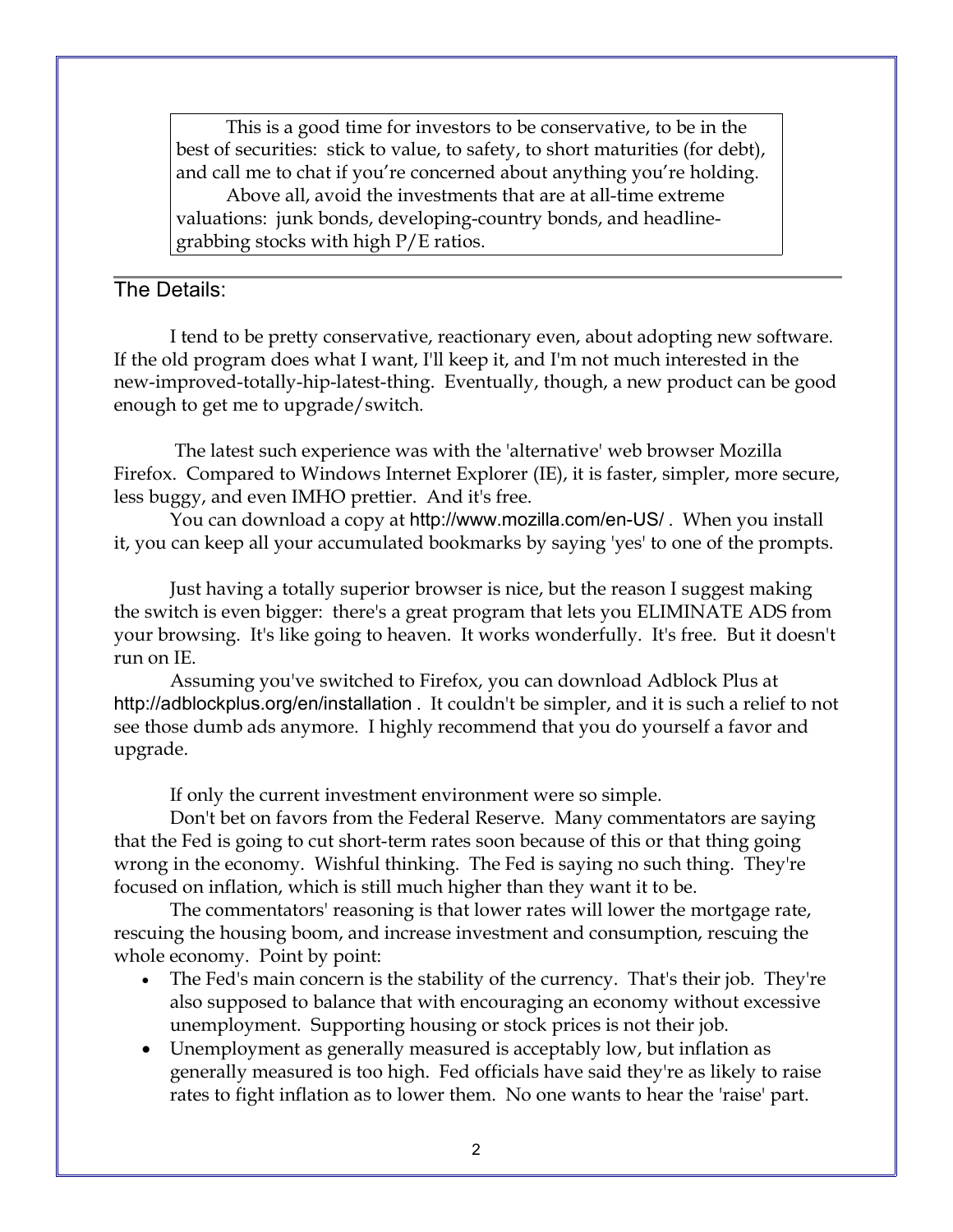- Anyway, the Fed affects short-term rates, but mortgages are driven by long-term rates. Lowering the Fed rate is unlikely to help the housing slump.
- It's even possible that a lower Fed rate in the face of excessive inflation would scare the bond market. Inflation is slow death for bonds. If the Fed tries a 'stimulative' rate decrease before bond investors are comfy with inflation decreases, the long interest rates would go UP, taking mortgage rates with them.
- Foreign exchange rates are not part of the Fed's job, but they're not inconsequential to inflation. If the Fed cut rates, dollar investments would be less attractive, and the dollar could fall. If the dollar falls, the prices of our many imports will rise, at lease somewhat. Thus, a Fed cut could actually increase inflation.
- None of the above is news to the folks at the Fed. It's only the TV talking heads that seem confused.

"A fine mess you've gotten us into this time..."

As far back as my very first newsletter (Dec. 2004) I warned readers to be very careful to understand the terms of their adjustable-rate mortgage (ARM) contracts. The previous February, then-Fed Chairman Greenspan had broadly endorsed ARMs. (But not quite recommended them, although many people took it that way.)

Well, his endorsement has not just bombed, but Blowed Up Real Good.

We're hearing first from the very weakest borrowers, the Sub-primes and Alt-As. Many of those borrowers were unable to keep up their mortgage payments even at the low teaser rates. We have yet to hear from the many prime and near-prime borrowers who were careless about their ARM contracts and are about to get nasty surprises as their mortgage payments jump up. This wave has not yet peaked.

No one meant to get into this mess, of course. If house prices had simply kept going up, then everyone could have conveniently re-financed. Also back in the first letter, I warned that real estate gains had been far beyond historical norms, and that people were over-eager to believe the gains would continue. People got over-confident and took excessive risks.

Now, we have a record high (post-Great Depression) housing foreclosure rate. You can check last November's newsletter for a long discussion on how the housing plunge and disintegrating housing industry are bad for the economy overall.

We may already be in a recession. It certainly looks as if we will be in one, sooner than people expected. The Leading Indicators are STILL going down, the Treasury yield curve is STILL inverted, and various concurrent indicators are looking much worse than expected. It's not promising. The stock market is getting very nervous and jumpy, as more traders see tougher corporate profits ahead.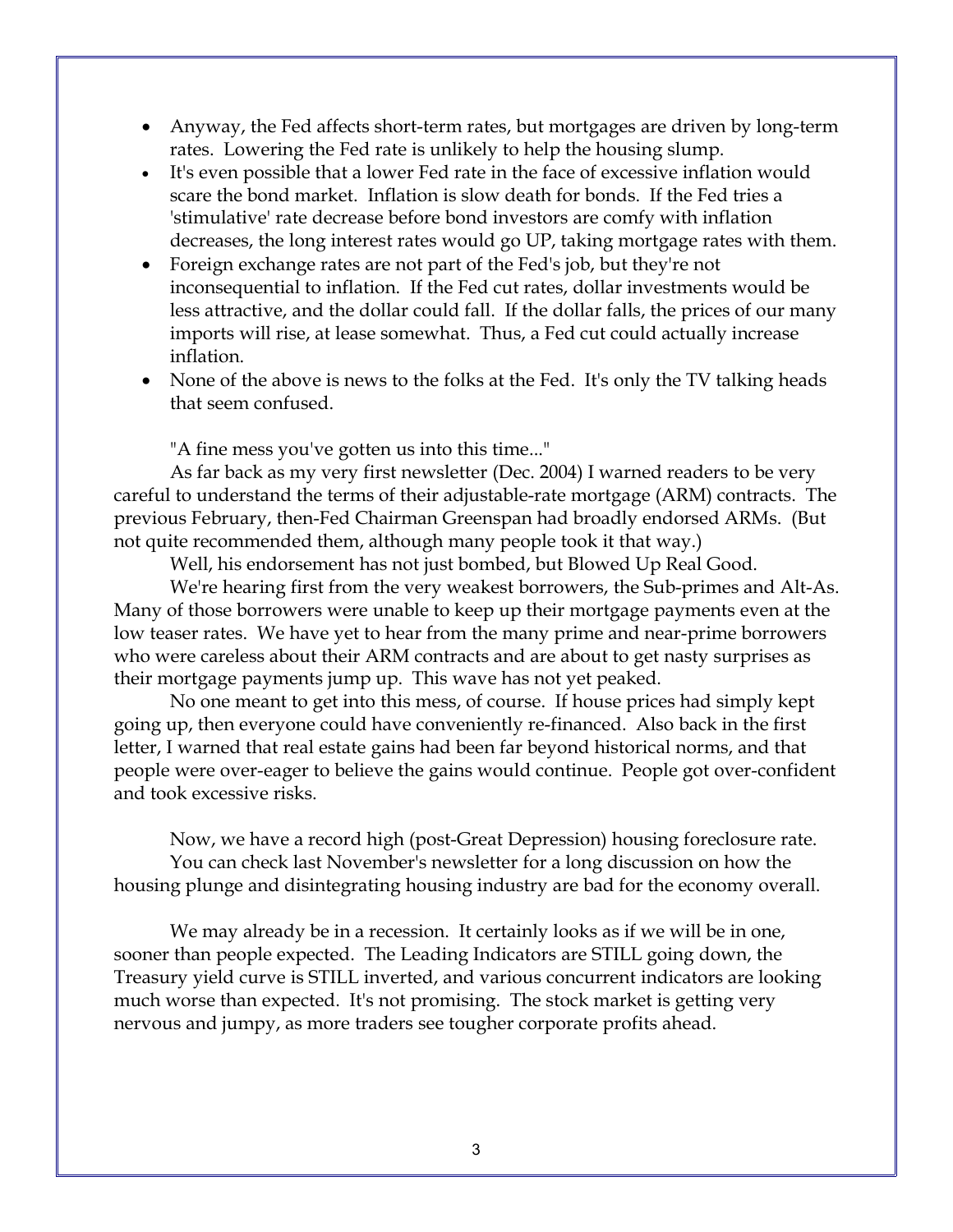So now, back to the top. Is it "raise the Fed Rate to nip off inflation," or "cut the Fed Rate to nip off recession?" If it's both inflation and recession, that's stagflation. (See the June/July 2006 edition for details.) That's the least fun of all.

Don't expect any favors.

## What to do about it?

I still think the dollar will continue its fall. It's been accelerating lately.

US stocks could be vulnerable to a recession, but US bonds could be vulnerable to inflation. Yuck.

Overseas stock markets could be vulnerable to a US recession, too. The bluechip stocks of developed countries should hold up best; developing countries' shares are more likely to drop.

Overseas bond markets have been so-so lately from our perspective: helped by the falling dollar, but hurt by rising overseas interest rates. If the US were to have a recession which decreased growth, and level or falling inflation elsewhere, then **overseas bonds** could be the big winner. Again, big stable developed countries and their best companies are the safest bonds.

Oh, and if the dollar falls a lot, gold will likely go up too, but think of that as possibly a bit of spice for your portfolio, not the entrée.

Based on that, I'd be tempted to some take profits in US stocks, and shift more money to mutual funds investing in good overseas stocks or bonds.

Important: current prices do not offer much reward for holding risky stocks or bonds (i.e., high-PE stocks, high-yield bonds). You're not being rewarded for taking the risks, so DON'T TAKE THEM.

Be careful anchoring.

No, this is not just a reflexive warning to fellow sailors. Last September I wrote about Anchoring in the Behavioral Finance sense. There's another side to that.

You've probably heard that housing prices are "sticky." That is, the owner sees a house sell on the block for \$X, so his thinking is 'anchored' that his house is worth \$X too (and ideally more via appreciation.) Thus, when the market starts to fall, this owner may say "I will not sell my \$X house for .95\$X, that's not the right price. I'll wait." The wait could be a decade, or he may have to sell later for even less.

Similarly, and this is why I mention it now, during a stock downturn people have a tendency to anchor at the peak price of the stocks they bought, or at the purchase price. Example: "If this loser will just go back up to [the anchor price] then I'll sell it and good riddance." Well, the people who say that at the start of a slide can wait a decade or more, or be forced to sell later at a much lower price.

If you hold a stock, and your head says that it's no longer a good one to own, and the pit of your stomach says you wish you'd sold it already-- be aware of the